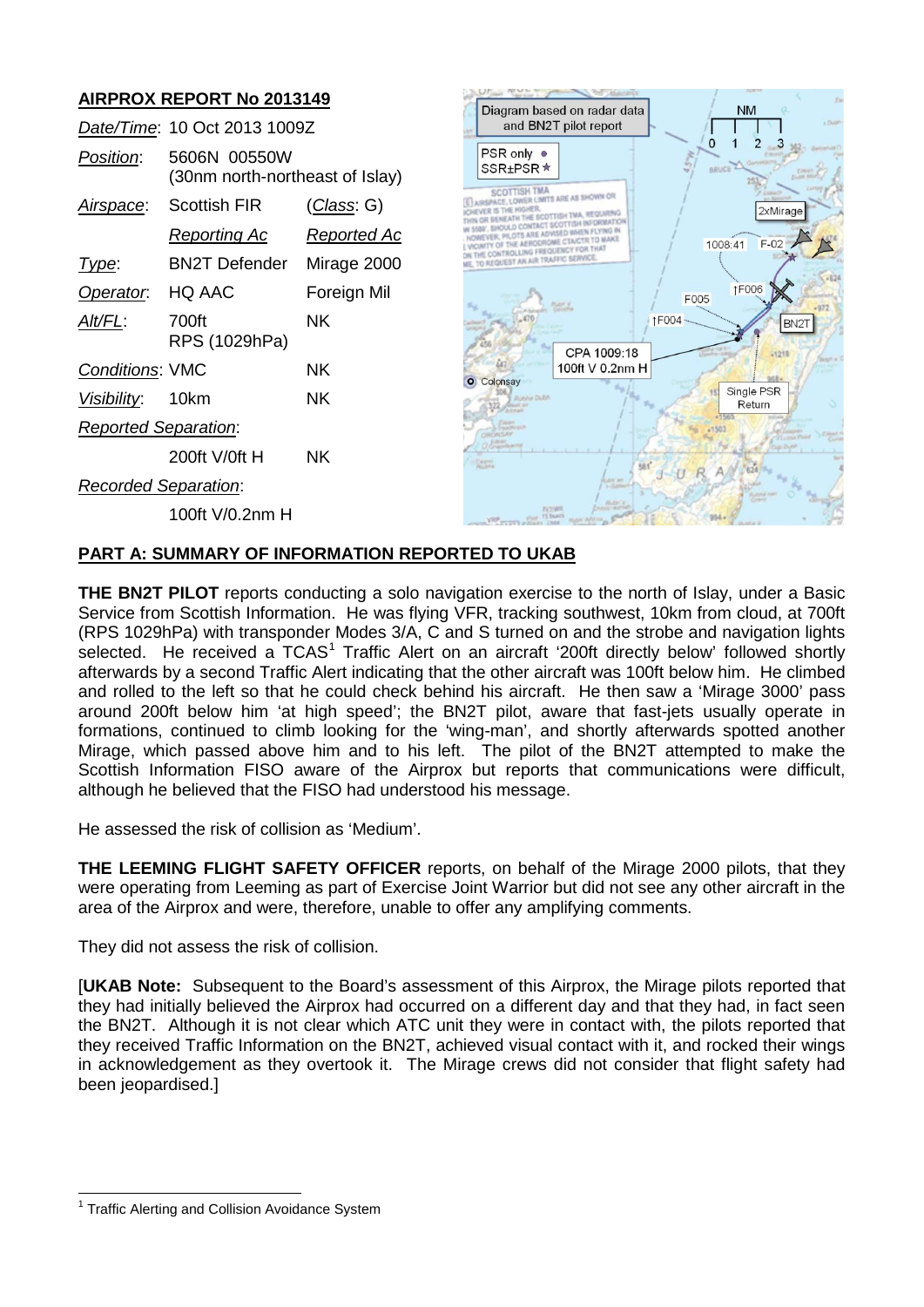## **Factual Background**

The weather at Prestwick at 0950 was recorded as:

METAR EGPK 100950Z 33006KT 9999 FEW016 09/03 Q1028

The Airprox location was 5606N 00550W; there were several NOTAMS issued in support of Exercise Joint Warrior, with exercise activity itself (i.e. not including transit flights) promulgated as taking place no further south than 5740N:

#### **H4945/13**

NOTAMN PROPOSAL EGGN A) EGPX B) 1310070001

C) 1310171600

E) MIXED FORMATIONS OF ROTARY AND FIXED WING ACFT WILL CONDUCT HIGH ENERGY MANOUEVRES WI AREA BOUNDED BY 580000N 0055000W 580000N 0053000W 574000N 0053000W 574000N 0055000W 580000N 0055000W (LOCH EWE, HIGHLANDS) IN SUPPORT OF EXERCISE JOINT WARRIOR 132. THE MAJORITY OF MANOEUVRES WILL BE BELOW 5000FT AMSL AND ACFT MAY NOT BE ABLE TO COMPLY WITH RAC. MILITARY ACFT ARE NOT TO ENTER CONTROLLED AIRSPACE UNLESS CLEARED BY AN APPROPRIATE CONTROLLING AUTHORITY OR UTILISING AN ACTIVE TRA. NO AIRSPACE RESTRICTIONS ARE IN PLACE FOR GAT. AIP SUPPLEMENT 035/2013 REFERS. CTC 01436 674321 EXTENSION 4409.

F) SFC

G) FL245

#### **H4946/13**

NOTAMN PROPOSAL EGGN A) EGPX

B) 1310070001

C) 1310171600

E) MIXED FORMATIONS OF ROTARY AND FIXED WING ACFT WILL CONDUCT HIGH ENERGY MANOUEVRES WI AREA BOUNDED BY 584000N 0045000W 584000N 0043000W 582000N 0043000W 582000N 0045000W 584000N 0045000W (LOCH ERIBOLL, HIGHLANDS) IN SUPPORT OF EXERCISE JOINT WARRIOR 132. THE MAJORITY OF MANOEUVRES WILL BE BELOW 5000FT AMSL AND ACFT MAY NOT BE ABLE TO COMPLY WITH RAC. MILITARY ACFT ARE NOT TO ENTER CONTROLLED AIRSPACE UNLESS CLEARED BY AN APPROPRIATE CONTROLLING AUTHORITY OR UTILISING AN ACTIVE TRA. NO AIRSPACE RESTRICTIONS ARE IN PLACE FOR GAT. AIP SUPPLEMENT 035/2013 REFERS. CTC 01436 674321 EXTENSION 4409.

F) SFC

G) FL245

#### **Analysis and Investigation**

**NATS Safety Investigations** reports that the BN2T was on a navigation exercise, receiving a Basic Service from the Scottish Information FISO. During the flight, the pilot stated that he was at 1000ft, 10nm east of Colonsay, and had had a relatively close encounter with two Mirage 2000's at low-level. The pilot asked if Scottish Information knew if the Mirages were remaining in the area and the FISO replied that the traffic was not known and gave generic information on the Joint Warrior exercise, which was in progress at the time. The FISO also passed advice that the BN2T pilot should keep a very good lookout. No declaration of an Airprox was received by the FISO whilst the pilot was on frequency, and notification of the Airprox was subsequently received from the NATS UKAB representative.

# **CAA ATSI**

The BN2T was conducting a navigational exercise in VMC and was in receipt of a Basic Service from Scottish Information. The BN2T was transponding Mode A code 7401, which is allocated to Scottish Information. [Code 7401 converts to 'SFIS' on the surveillance replay.]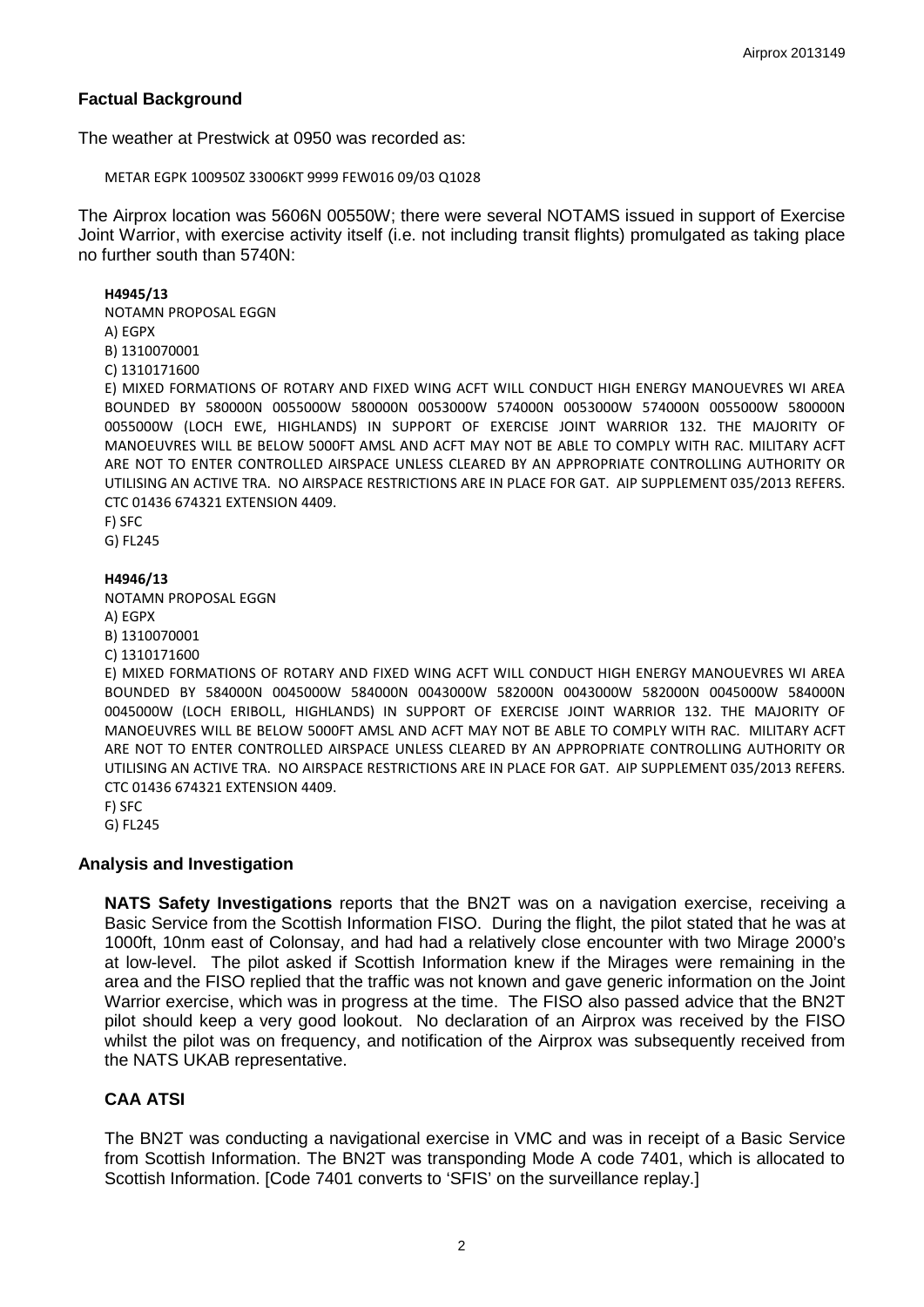It was noted that whilst Prestwick Multi Radar Tracking (MRT) did show the encounter, the resolution of the event was erratic and inconclusive. Therefore, the Tiree radar has been used for the purpose of this analysis.

The BN2T pilot's route was almost entirely within Prestwick Centre West Coast Sector airspace (see Figure 1). The letter 'A' on Figure 1 indicates that area within which services from Scottish Information are designated $2$ .

The Scottish FIR sector provides a Basic Service without the aid of surveillance equipment. A Flight Information Display is available for FISO awareness and infringement prevention purposes; Unit procedures are published to allow FISOs to warn aircraft of any unusual activity noticed on the Flight Information Display. The procedures contain explicit definitions and phraseology for such situations. ATSI note that the short-notice presence of the fast moving Mirages in the vicinity of the BN2T falls outside the permitted scope of warning that FISOs may derive from their Flight Information Display.

Details of the BN2T were passed by Aldergrove to Prestwick Centre Support at 0908 UTC. Aldergrove reported that they had attempted to transfer the BN2T to Campbeltown, however the pilot had requested transfer to 'Scottish'. The BN2T pilot called Scottish Information at 0910:18 and, once the FISO had received and assimilated all the details, a Basic Service was agreed. There were no further exchanges between Scottish Information and the BN2T pilot until 1013.

At 1008:25 the BN2T was 30nm north-northeast of Islay aerodrome on a southwesterly track at FL005 (Figure 2). [The prevailing Islay QNH was 1029hPa; FL005 converts to altitude 932ft]. At this time an SSR return from the Mirages first appears 5.3nm behind the BN2T.

The Mirages continued on a south-southwesterly track at high speed before appearing to overtake the BN2T (Figure 3). Minimum recorded distance at 1009:13 was 0.3NM/200ft. The Mirages then pulled ahead before disappearing from surveillance coverage to the southeast.

At 1013:20 the BN2T pilot reported to Scottish Information, "*currently at 1000 feet 1028 er just to the about er 10 miles east* 

*of Colonsay erm just had a er relatively close encounter with two I believe Mirages 3000s er they were low level in the area are they er supposed to be remaining in this area."* Scottish Information responded to the pilot, stating that the traffic was unknown, but due to the ongoing military exercise traffic could be encountered anywhere. The pilot was instructed to keep a good look-out. An Airprox was not reported on the RTF. The BN2T transferred back to Aldergrove ATC at 1036.

Prestwick Centre investigations noted that there were various NOTAMs issued in support of the military exercise, with notified activity apparently taking place no further



Figure 1: Extract from UK AIP ENR 6-2-0-2



Figure 2: Tiree Radar at 1008:25



Figure 3: Tiree Radar at 1009:13

<span id="page-2-0"></span><sup>2</sup> UK AIP, ENR 6-2-0-2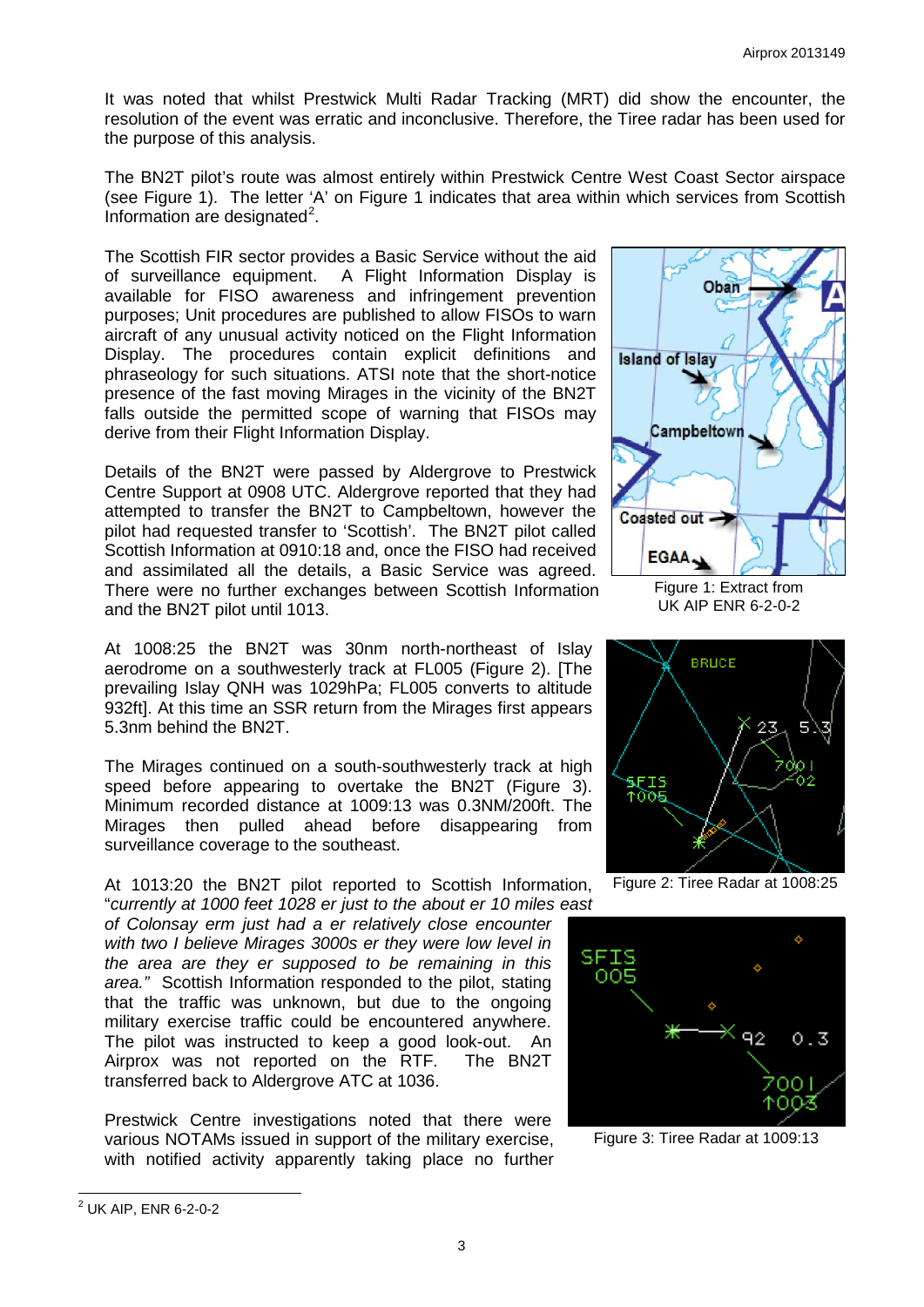south than 5740N. The encounter between the Mirages and the BN2T took place at 5606N 00549W. There was one NOTAM concerning GPS jamming as part of the exercise, which appeared to indicate more widespread activity may be possible.

The BN2T pilot was in receipt of a Basic Service from Scottish Information; pilots should not expect any form of traffic information from a FISO, as there is no such obligation placed on the FISO under a Basic Service outside an ATZ, and the pilot remains responsible for collision avoidance at all times.

In this low-level encounter the quick appearance and disappearance of the two Mirages from surveillance coverage would have limited any form of warning even if a radar controller had been providing surveillance derived services. ATSI also noted that prior to the encounter the BN2T's radar return had also been erratic.

## **UKAB Secretariat**

As the Mirages were overtaking, the BN2T had right of way and the Mirages were required to keep out of its way by altering course to the right.<sup>[3](#page-3-0)</sup>

### **Comments**

[**UKAB Note:** The following Operating Authority comments were made prior to the updated information being received from the Mirage pilots. The comments are retained for completeness but should be interpreted in light of the fact that the Mirage pilots had reportedly seen the BN2T after all, and presumably perceived that their separation was adequate as they flew past.]

### **HQ Air Command**

Whilst Ex JOINT WARRIOR airspace was NOTAM'd to the north, this does not imply that all associated traffic would remain inside. Indeed, the airspace in the region of the Airprox was available to all users, including fast-jet traffic, whether Exercise participants or not. On this occasion, the decision by the BN2T crew to fly a navex below 2000' agl/amsl put it in the heightband used by fast jets for low level training. Whilst the onus was on the Mirage captains to avoid the BN2T as they overtook it, they cannot avoid what they do not see/detect; they reported no sighting of other ac in the area. Overall, this Airprox appears to have occurred due to ineffective lookout from the fast-jet captains and a decision by the BN2T captain to train in a height band routinely used by high-speed traffic.

## **AAC**

Given the close proximity of the event, it seems almost inconceivable that the French Mirage aircraft failed to see the AAC Defender. Ultimately the event happened in uncontrolled Class G airspace in good weather conditions, although the NOTAMs circulated in support of the exercise suggested that no military air traffic supporting Ex Joint Warrior would be operating in the area of conflict. Thankfully the Defender aircraft has TCAS fitted, which gave the pilot prior notice of fast moving traffic in the vicinity and provided him with additional situational awareness.

#### **Summary**

The Airprox occurred at low-level in Class G airspace, 30nm north-northeast of Islay aerodrome when two Mirage aircraft rapidly overtook a BN2T which was being flown on a navigational exercise. Prevailing conditions were VMC, and the BN2T received a TAS warning of the Mirages' presence. No warning was available from Scottish Information as a non-surveillance based Basic Service was being provided. The NOTAMs in force appeared not to indicate military exercise activity in the area of the Airprox but it would not have prevented the Mirages from operating outside the nominal NOTAM

<span id="page-3-0"></span><sup>&</sup>lt;sup>3</sup> Rules of the Air, 2007, Rule 11, Overtaking, as reflected in RA2703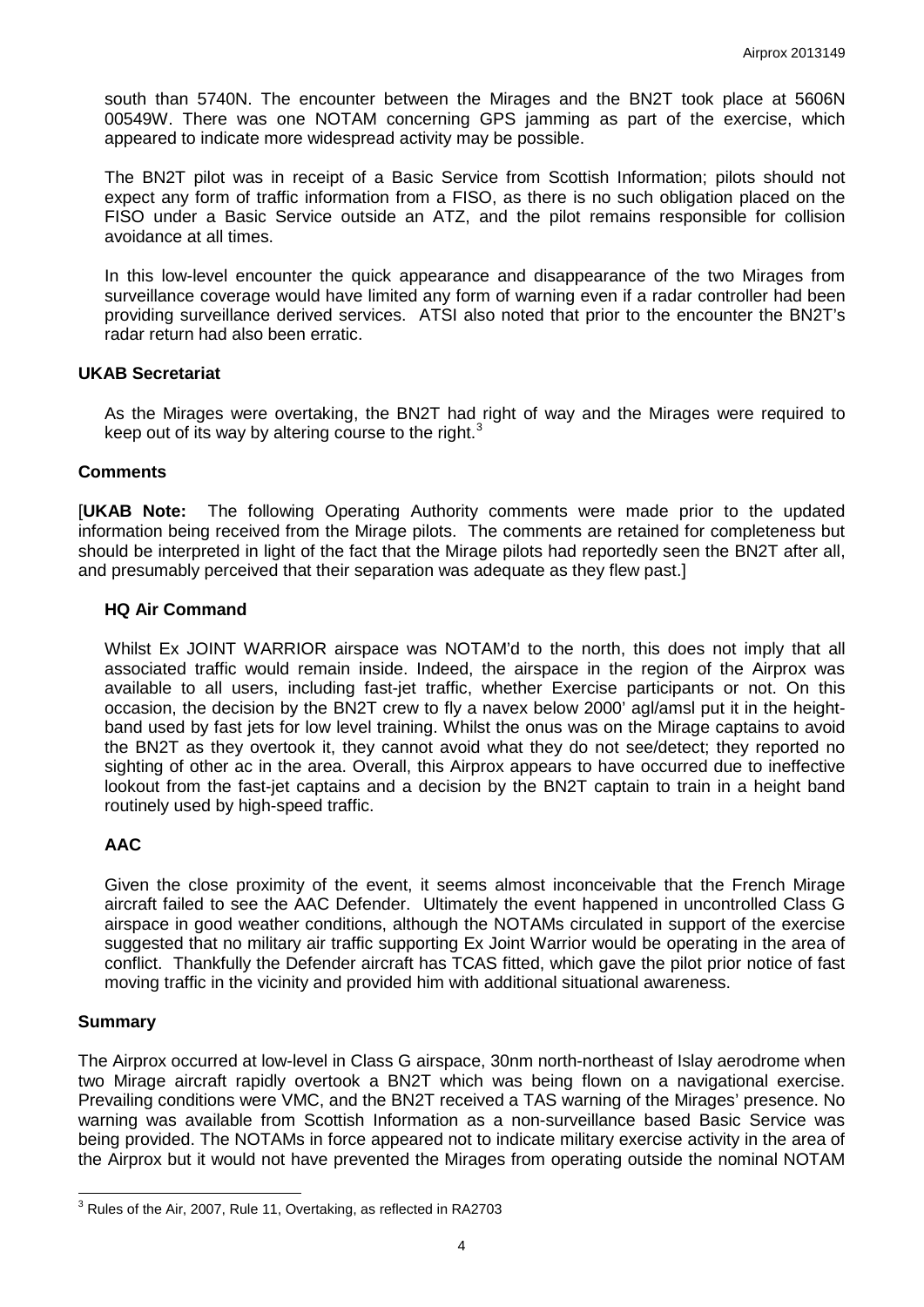area anyway during their transits to or from the Exercise. The BN2T pilot reports seeing the Mirages as they passed above and below him, and the Mirage pilots originally reported that they did not see the BN2T but updated information indicated that they had seen it after all.

### **PART B: SUMMARY OF THE BOARD'S DISCUSSIONS**

Information available included reports from the pilot of the BN2T and confirmation from the Mirage pilots that they had not seen anything, transcripts of the relevant RT frequencies, radar photographs/video recordings, and reports from the appropriate ATC and operating authorities.

Members were informed that the Mirage pilots had been correctly authorised for their sortie, including the low-level sections, as had the BN2T pilot; all of the pilots were entitled to carry out their respective activities in the areas in which they were flying. However, due to the BN2T's speed, its pilot was not required to book in to the UKLFS $4$  and therefore he would not have had the opportunity to access information on other aircraft also planning to low-fly in his planned operating area. Given the reduced warning times that can be experienced at low-level, the Board expressed their surprise that some military aircraft (those flying below 140kts) intending to operate at low-level were not formally required to notify their intentions to do so and thereby provide an opportunity for themselves and others to deconflict. Furthermore, the Board was informed that, at the time of the Airprox, none of the pilots had access to CADS<sup>[5](#page-4-1)</sup> because the system was still in its implementation phase. CADS is now fully implemented, and has become a mandatory element of military flight planning; consequently, all military pilots will now have access to each other's' plans during their pre-flight planning, and this will assist in providing situational awareness of all aircraft operating at low-level in future.

With regard to the BN2T's pilot, the Board agreed that his actions following the TCAS alert showed commendable awareness in that, having climbed away from the threat and having seen the first Mirage, he continued searching for the second fast-jet even though he had no indication of its presence. Notwithstanding, some members opined that given the extensively NOTAM'd exercise activity further to the north, the BN2T pilot might reasonably have expected increased low-level traffic flows in the adjacent areas, and may have been better served by electing to fly his sortie either in another area or by avoiding the altitude band used by low-flying fast-jets. Finally, with regard to the provision of ATS, it was opined that rather than attempting to use Scottish Information for a service, the BN2T pilot may have been able to obtain a Traffic Service from Scottish West Coast, who have radar coverage in that area. However, it was accepted that, even so, given the altitudes of all of the aircraft they may still not have been able to provide Traffic Information.

[**UKAB Note:** Prior to the submission of the additional information from the Mirage pilots, the Board had originally agreed that the cause of the Airprox was a non-sighting by the Mirage 2000 pilots and that, whilst this was clearly a close encounter where safety margins had been much below the normal, the actions of the BN2T pilot had prevented it becoming worse. They originally agreed that the degree of risk was B. However, with the new information, it was clear that the cause could not have been a non-sighting and so key Board members were consulted ex-committee to offer their updated assessment. They unanimously agreed that, if the Mirage crews had indeed seen then BN2T, then they had flown closer than was normally acceptable given the different speeds and flight characteristics of the two aircraft types, and that they had not complied with the Rules of the Air in that they did not keep sufficiently clear of the BN2T whilst over-taking it. Therefore, they determined that the cause was that the Mirage pilots had flown into conflict with the BN2T. It was agreed that safety margins had still been much reduced below normal, and that the degree of risk was still B, but, because the Mirage pilots had seen the BN2T prior to passing it, the ERC score was reduced from an original assessment of 20 (the visual lookout barrier had previously been thought to be non-effective) to one of 4 because it seemed that visual lookout had in fact been effective after all.]

<span id="page-4-0"></span><sup>&</sup>lt;sup>4</sup> The military UK Low-Flying System (UKLFS) does not require aircraft that are operating below 140kts to book into the UKLFS.

<span id="page-4-1"></span><sup>5</sup> Centralised Aviation Data Service- a system allowing participating pilots to compare their routing with other participating pilots' planned routes.